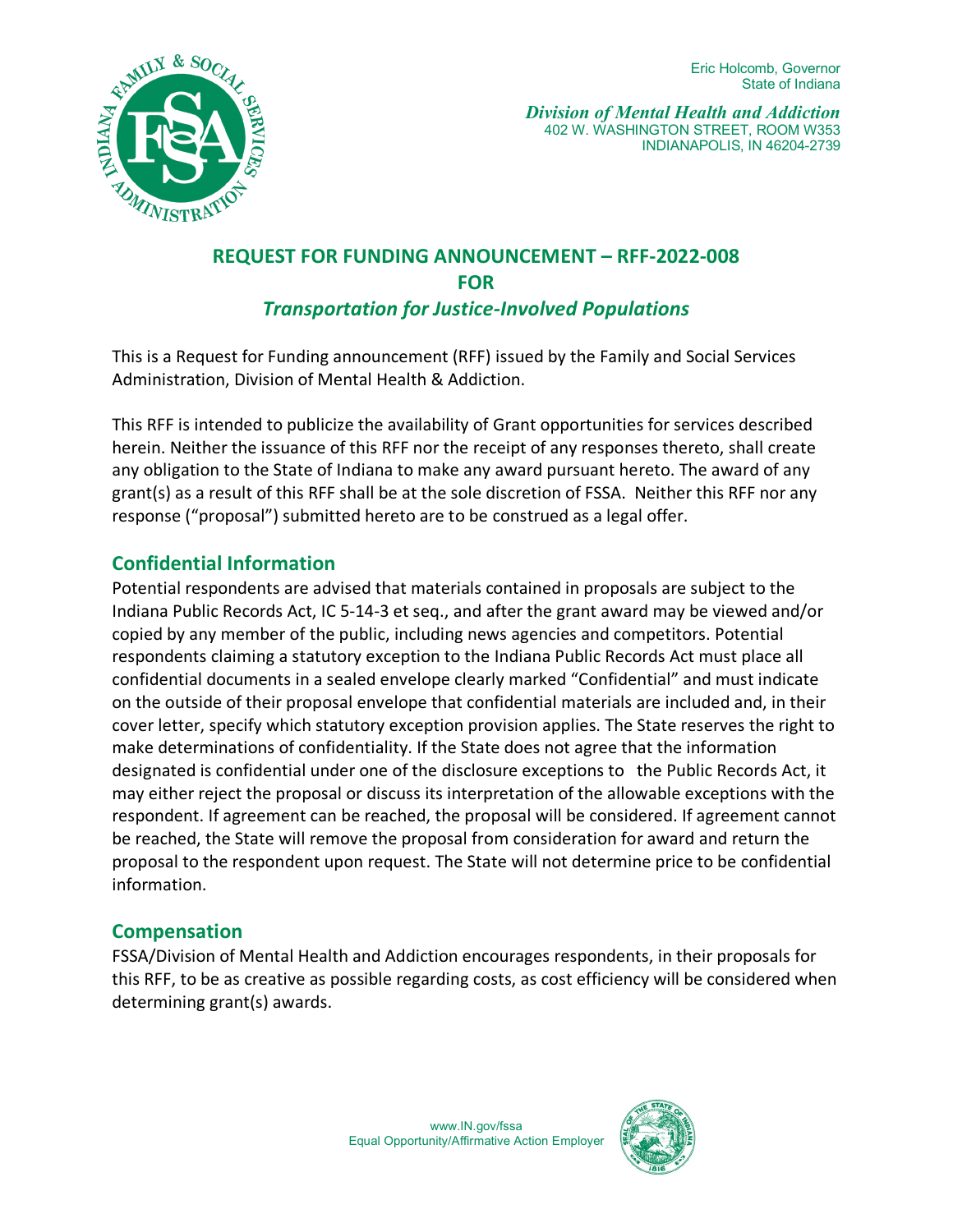#### **Terms**

Selected applicants will receive a grant commencing on July 1, 2022 (or from date of final State approval of grant), and terminating on June 30, 2023, and may be renewed through reapplication and new proposal, based upon available funding.

### **Proposal Requirements**

Applicants interested in providing these services to FSSA/DMHA should submit an electronic or oral proposal no later than **April 12, 2022 @ 4:00 pm ET** via email to:

Email Address: Tina.Smith@fssa.in.gov

- Proposals received *after 4:00 p.m. ET will not be considered*.
- The email subject line should state: "*RESPONSE to RFF-2022-008 Transportation for Justice-Involved Populations."*
- Ensure that all supporting documents are attached to the e-mail.
- Although not mandatory, pdf file format is preferred and only one file totalling all documents should be submitted.
- No more than one proposal per applicant should be submitted. However, an applicant can address more than one strategy within a single proposal.
- In the cover letter please indicate the principal contact for the proposal along with a telephone number and email.

**All proposals must have an electronic mailing address included.** 

#### **Point of Contact**

Tina Smith Addiction Stimulus Funds Coordinator Tina.Smith@fssa.in.gov/317-233-4714

Please do not direct questions/inquiries to any other staff members of FSSA/DMHA, as this action may disqualify the applicant from further consideration for this RFF.

#### **Project Description/Scope of Work**

The Division of Mental Health and Addiction has been awarded funding through the House Enrolled Act (HEA) 1001 of the 2021 legislative session, signed into law by Governor Eric Holcomb on April 29, 2021, using appropriated federal coronavirus (COVID-19) relief funds from the American Rescue Plan Act (ARPA).

Transportation continues to be a barrier to successful re-entry, and recovery, for justiceinvolved individuals (i.e. individuals who are on work release, probation, awaiting sentencing, formerly incarcerated, etc.). This grant aims to assist with reliable transportation to/from places of employment, substance use/mental health treatment or appointments, court, or other services related to re-entry and overall wellbeing.

Funds can be used for the lease, maintenance, insurance and overall care of a vehicle(s) and Non-Medical share ride programs. Organizations can provide assisted pickup/drop-off options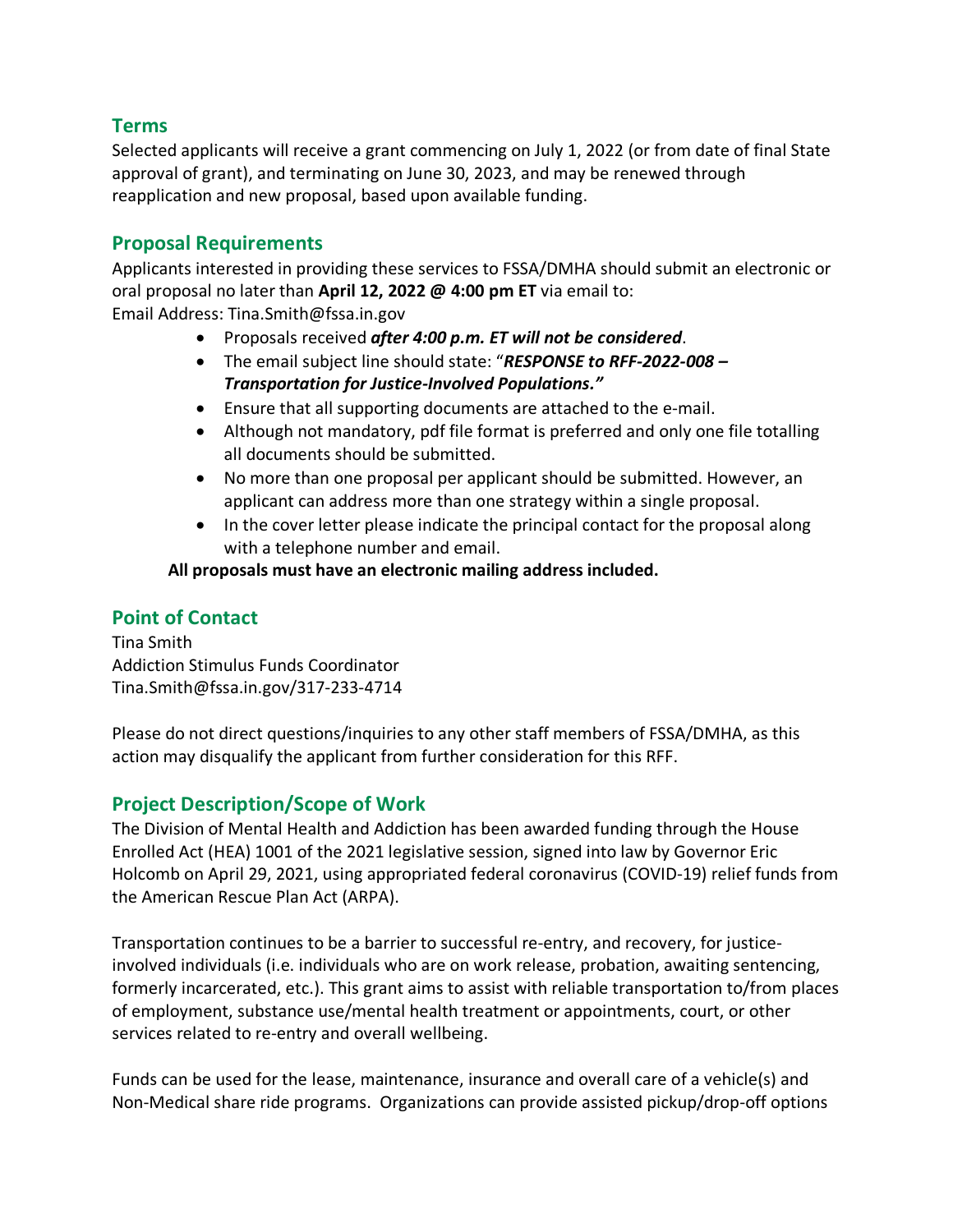for customers and provide assistance to those needing medical or stretcher transportation and wheelchair accessible vehicles. This funding will also cover the cost of the staff time for transport. BE CREATIVE!

Priority will be given to respondents with extended operation hours outside of business hours and those respondents serving rural areas of the state.

Grantees must: 1) provide monthly reports to DMHA; 2) participate in the evaluation of this program; and 3) provide periodic oral updates, as requested by DMHA.

## **Project Timeline**

\*Subject to change\*

| March 23, 2022    | <b>RFF Released</b>                 |  |
|-------------------|-------------------------------------|--|
| March 30, 2022    | <b>RFF Questions Due</b>            |  |
| April 12, 2022    | RFF Proposal Submissions Due Back   |  |
| April 26-27, 2022 | <b>Oral Presentations Conducted</b> |  |
| May 13, 2022      | Notify Grantees of Awarded Funds    |  |
| July 1, 2022      | <b>Grant Start Date</b>             |  |

Any questions regarding this RFF must be submitted by e-mail to Tina Smith, [tina.smith@fssa.in.gov](mailto:tina.smith@fssa.in.gov) no later than 4:00pm Eastern Standard Time, **March 30, 2022**

#### **Funding**

The total funding amount available for this RFF is \$2,000,000.00. Grantees will be awarded up to \$200,000 each.

#### **Selection Process and Criteria – RFF-2022-008**

Proposals can be in written or oral format. Proposals will be reviewed and scored by a committee selected by the Division of Mental Health and Addiction or designee. Proposals will be evaluated based upon the proven ability of the respondent to meet the goals of the Program in a cost-effective manner.

| <b>Written Proposal Scoring Criteria</b>                   | <b>Points</b> |
|------------------------------------------------------------|---------------|
| Cover Letter / One (1) page maximum                        |               |
| • A letter of application signed by the Director or agency |               |
| board president identifying the amount of money            |               |
| requested, Population(s) of focus, proposed catchment      |               |
| area, and proposed numbers to be served. Include name,     |               |
| email, and phone number for the primary program contact.   |               |
| The cover letter needs to include the total amount         |               |
| requested.                                                 |               |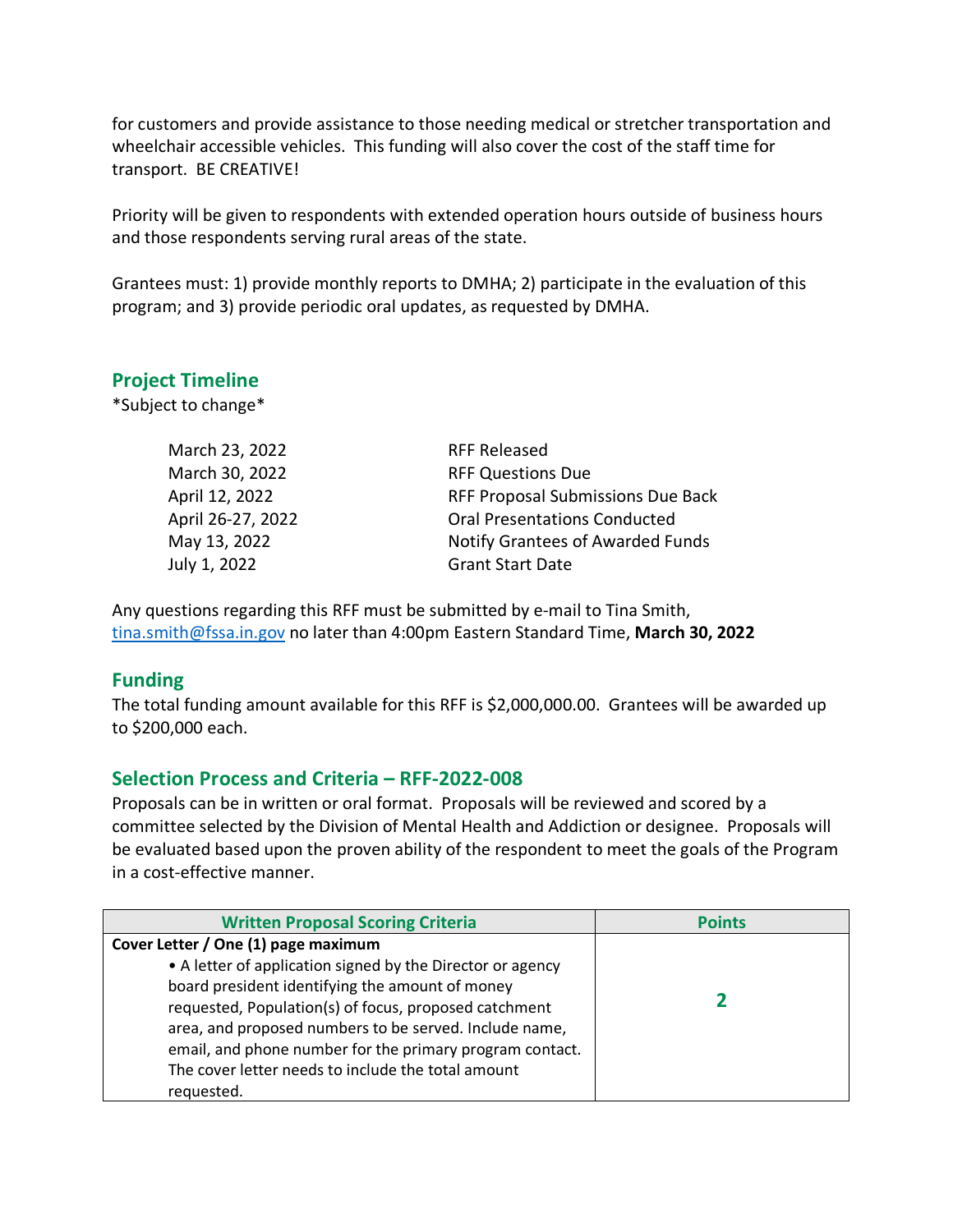| Organizational Information / Two (2) page maximum<br>. Tell us about your organization - who are you? Describe<br>your mission/goals and/or your area(s) of focus. What<br>makes your agency unique especially working with justice-<br>involved individuals? Describe your ability to provide<br>services to the special population(s) you have chosen-<br>describe existing relationships.<br>• Explain the make-up of your organization. Does the<br>leadership group/owner represent the special population<br>you will serve?<br>. Provide the resume of Key Personnel involved with the<br>program [Note: Resumes are not counted toward page<br>maximum]. | 20 |
|------------------------------------------------------------------------------------------------------------------------------------------------------------------------------------------------------------------------------------------------------------------------------------------------------------------------------------------------------------------------------------------------------------------------------------------------------------------------------------------------------------------------------------------------------------------------------------------------------------------------------------------------------------------|----|
| Current and Past Program Experiences; Gaps / Two (2) page                                                                                                                                                                                                                                                                                                                                                                                                                                                                                                                                                                                                        |    |
| maximum<br>• Provide a thorough explanation of experience in<br>implementing community projects or community health<br>initiatives.<br>. Highlight at least one program you are especially proud of<br>and why. What outcomes were achieved?<br>. What gaps exist and how will this funding help?<br>• Are any of the initiatives you've implemented considered<br>evidence-based? If so, which ones?<br>Do you currently have an established Non-Medical<br>ride/share program?                                                                                                                                                                                 | 12 |
| Program Narrative / Five (5) page maximum<br>• Provide a description of the activities you plan to<br>implement. Describe the process used to come to this<br>decision, how were the activities chosen, what data was<br>used, who was involved, etc.<br>Describe the hours of operation<br>. If activities have not been fully identified, describe the<br>process you will use to decide which activities are best for<br>your community, what data will you use, who will be<br>involved, etc.<br>• Provide detailed explanation of which local partners you<br>are working with /or intend to work with for the completion                                   | 35 |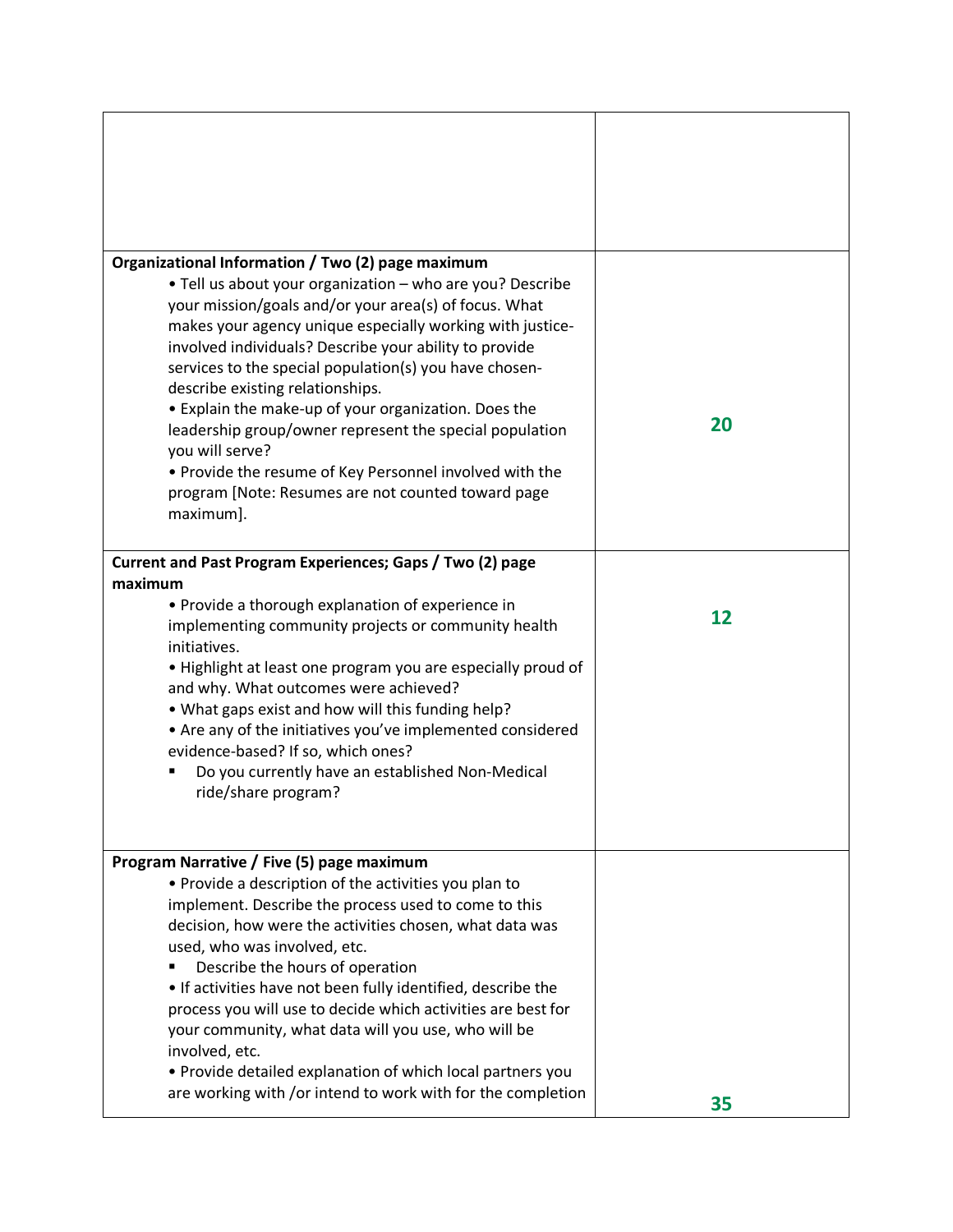| of this project. (Strongly suggest: Partners should include                  |     |
|------------------------------------------------------------------------------|-----|
| individuals from the population(s) of focus.) List partners                  |     |
| who have been contacted and describe what each partner                       |     |
| will contribute to fulfill the grant requirements.                           |     |
| • Please prepare a realistic timeline for implementation.                    |     |
| Indicate outcomes you plan to achieve. How will you<br>measure the outcomes? |     |
| • Explain potential barriers to success and ways to                          |     |
| overcome said barriers.                                                      |     |
| • Describe your contingency plans in the event you are                       |     |
| unable to implement the activities as originally planned                     |     |
| (i.e., consequences of Covid, closures, etc.)                                |     |
|                                                                              |     |
| <b>Budget Template with Budget Justification</b>                             |     |
| • Using the attached sample budget, develop a budget for                     |     |
| the selected project. Include the associated justification.                  |     |
| Please include the total amount requested.                                   | 25  |
|                                                                              |     |
| <b>Letters of Support</b>                                                    |     |
| • Provides letters of support from partners that are fully                   | 3   |
| committed to this project and the role they will play, etc.                  |     |
|                                                                              |     |
| <b>Documentation</b>                                                         | 3   |
| Documentation of auto insurance policy                                       |     |
| All drivers will be subject to background checks                             |     |
| <b>TOTAL</b>                                                                 | 100 |

# **Oral Proposal Presentation Scoring Requirements**

1) Following the application deadline, a timeslot will be given to each grantee who wishes to present their proposal orally.

2) Proposals will be evaluated based on the criteria outlined below. Scores for each section have been provided, and each section is deemed important.

3) Oral Proposals may be face to face, teleconference (i.e. Microsoft Teams, Zoom) or videotaped and submitted via YouTube.

4) Oral Proposals must have a presentation software program (i.e. PowerPoint) or a written outline of the presentation including the criteria outlined below for scoring as well as a written budget submitted by April 12, 2022 (just like the written requirements deadline).

4) Presentations are limited to a 30 minute maximum timeframe.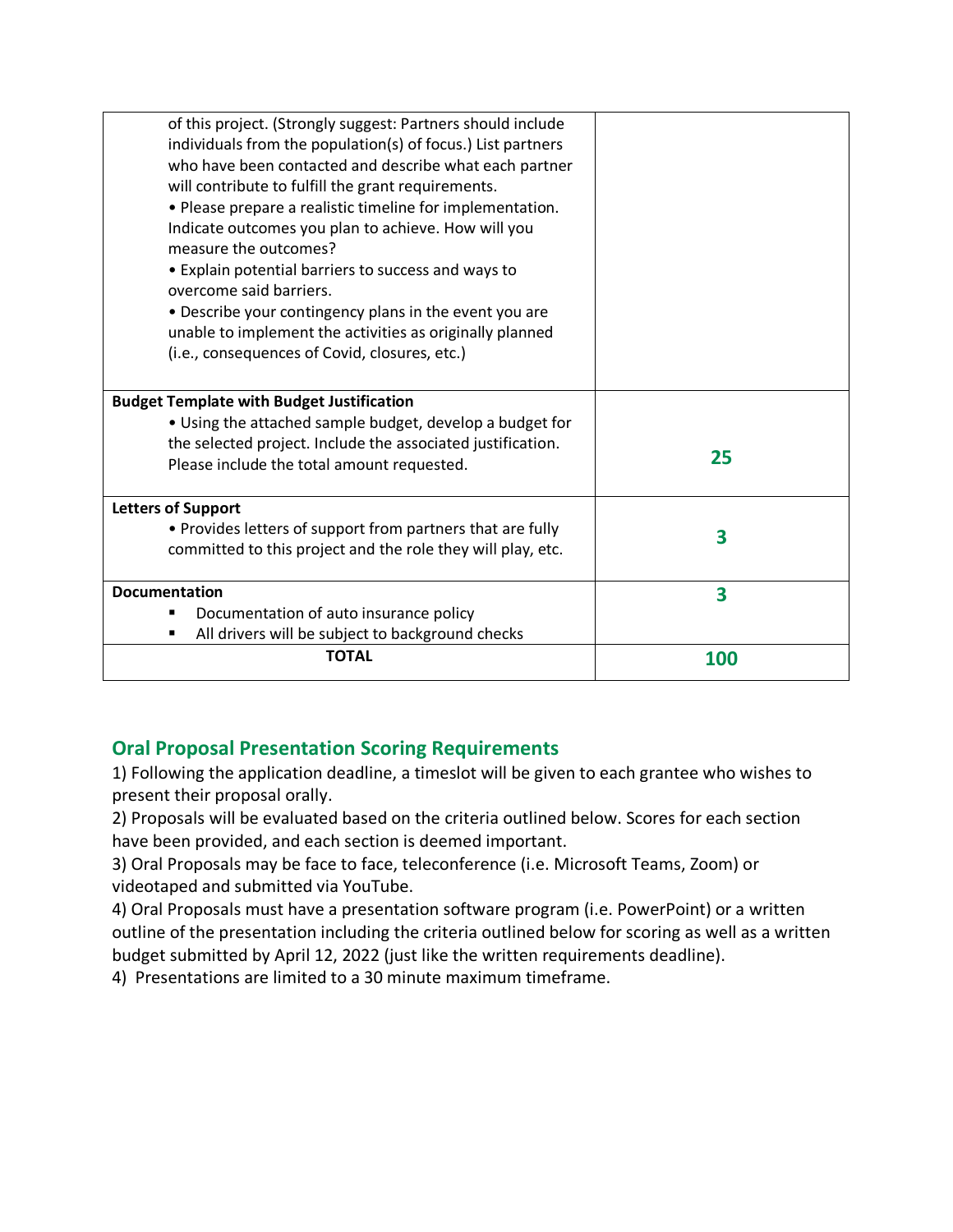| <b>Oral Proposal Scoring Criteria</b>                                                                                                                                                                                                                                                                                                                                                                                                                                                                                                                                                                       | <b>Points</b>  |
|-------------------------------------------------------------------------------------------------------------------------------------------------------------------------------------------------------------------------------------------------------------------------------------------------------------------------------------------------------------------------------------------------------------------------------------------------------------------------------------------------------------------------------------------------------------------------------------------------------------|----------------|
| Introduction                                                                                                                                                                                                                                                                                                                                                                                                                                                                                                                                                                                                |                |
| • A letter of application signed by the Director or agency<br>board president identifying the total amount of money<br>requested, Population(s) of focus, proposed catchment<br>area, and proposed numbers to be served. Include name,<br>email, and phone number for the primary program contact.                                                                                                                                                                                                                                                                                                          | $\overline{2}$ |
| <b>Organizational Information</b>                                                                                                                                                                                                                                                                                                                                                                                                                                                                                                                                                                           |                |
| . Tell us about your organization - who are you? Describe<br>your mission/goals and/or your area(s) of focus. What<br>makes your agency unique especially working with justice-<br>involved individuals? Describe your ability to provide<br>services to the special population(s) you have chosen-<br>describe existing relationships.<br>• Explain the make-up of your organization. Does the<br>leadership group/owner represent the special population<br>you will serve?<br>. Provide the resume of Key Personnel involved with the<br>program [Note: Resumes are not counted toward page<br>maximum]. | 20             |
| <b>Current and Past Program Experiences; Gaps</b>                                                                                                                                                                                                                                                                                                                                                                                                                                                                                                                                                           |                |
| • Provide a thorough explanation of experience in<br>implementing community projects or community health<br>initiatives.<br>. Highlight at least one program you are especially proud of<br>and why. What outcomes were achieved?<br>. What gaps exist and how will this funding help?<br>• Are any of the initiatives you've implemented considered<br>evidence-based? If so, which ones?<br>Do you currently have an established Non-Medical<br>ride/share program?                                                                                                                                       | 12             |
| <b>Program Narrative</b><br>• Provide a description of the activities you plan to                                                                                                                                                                                                                                                                                                                                                                                                                                                                                                                           |                |
| implement. Describe the process used to come to this<br>decision, how were the activities chosen, what data was<br>used, who was involved, etc.<br>Describe the hours of operation<br>• If activities have not been fully identified, describe the<br>process you will use to decide which activities are best for<br>your community, what data will you use, who will be<br>involved, etc.<br>• Provide detailed explanation of which local partners you<br>are working with /or intend to work with for the completion                                                                                    |                |
| of this project. (Strongly suggest: Partners should include                                                                                                                                                                                                                                                                                                                                                                                                                                                                                                                                                 | 35             |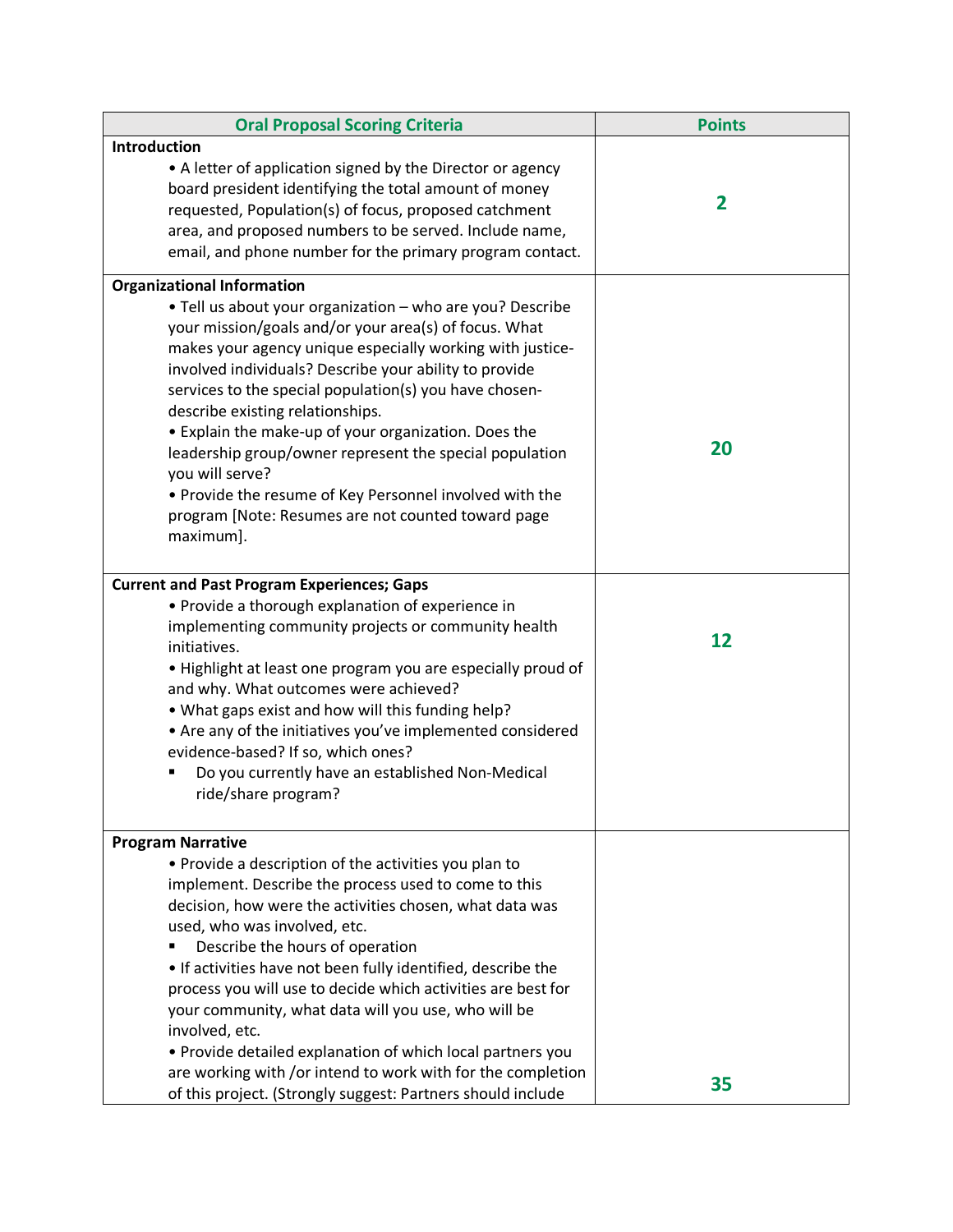| individuals from the population(s) of focus.) List partners |            |
|-------------------------------------------------------------|------------|
| who have been contacted and describe what each partner      |            |
| will contribute to fulfill the grant requirements.          |            |
| • Please prepare a realistic timeline for implementation.   |            |
| Indicate outcomes you plan to achieve. How will you         |            |
| measure the outcomes?                                       |            |
| • Explain potential barriers to success and ways to         |            |
| overcome said barriers.                                     |            |
| • Describe your contingency plans in the event you are      |            |
| unable to implement the activities as originally planned    |            |
| (i.e., consequences of Covid, closures, etc.)               |            |
|                                                             |            |
| <b>Budget Template with Budget Justification</b>            |            |
| • Using the attached sample budget, develop a budget for    |            |
| the selected project. Include the associated justification. |            |
|                                                             | 25         |
| <b>Letters of Support</b>                                   |            |
| • Provides letters of support from partners that are fully  | 3          |
| committed to this project and the role they will play, etc. |            |
|                                                             |            |
| <b>Documentation</b>                                        | 3          |
| Documentation of auto insurance policy                      |            |
| All drivers will be subject to background checks            |            |
| <b>TOTAL</b>                                                | <b>100</b> |
|                                                             |            |

# **SAMPLE BUDGET TEMPLATE – RFF-2022-008**

# **A. Personnel**

| Position | Name | <b>Hourly Rate</b> | <b>Annual Rate</b> | Amount    |
|----------|------|--------------------|--------------------|-----------|
|          |      |                    |                    | Requested |
|          |      |                    |                    |           |

Provide brief description of job duties:

# **B. Fringe Benefits**

| Position | Name | Insurance Cost | $\overline{C}$ ICA | Amount    |
|----------|------|----------------|--------------------|-----------|
|          |      |                |                    | Requested |
|          |      |                |                    |           |

Provide brief description of percentages of costs:

# **C. Travel**